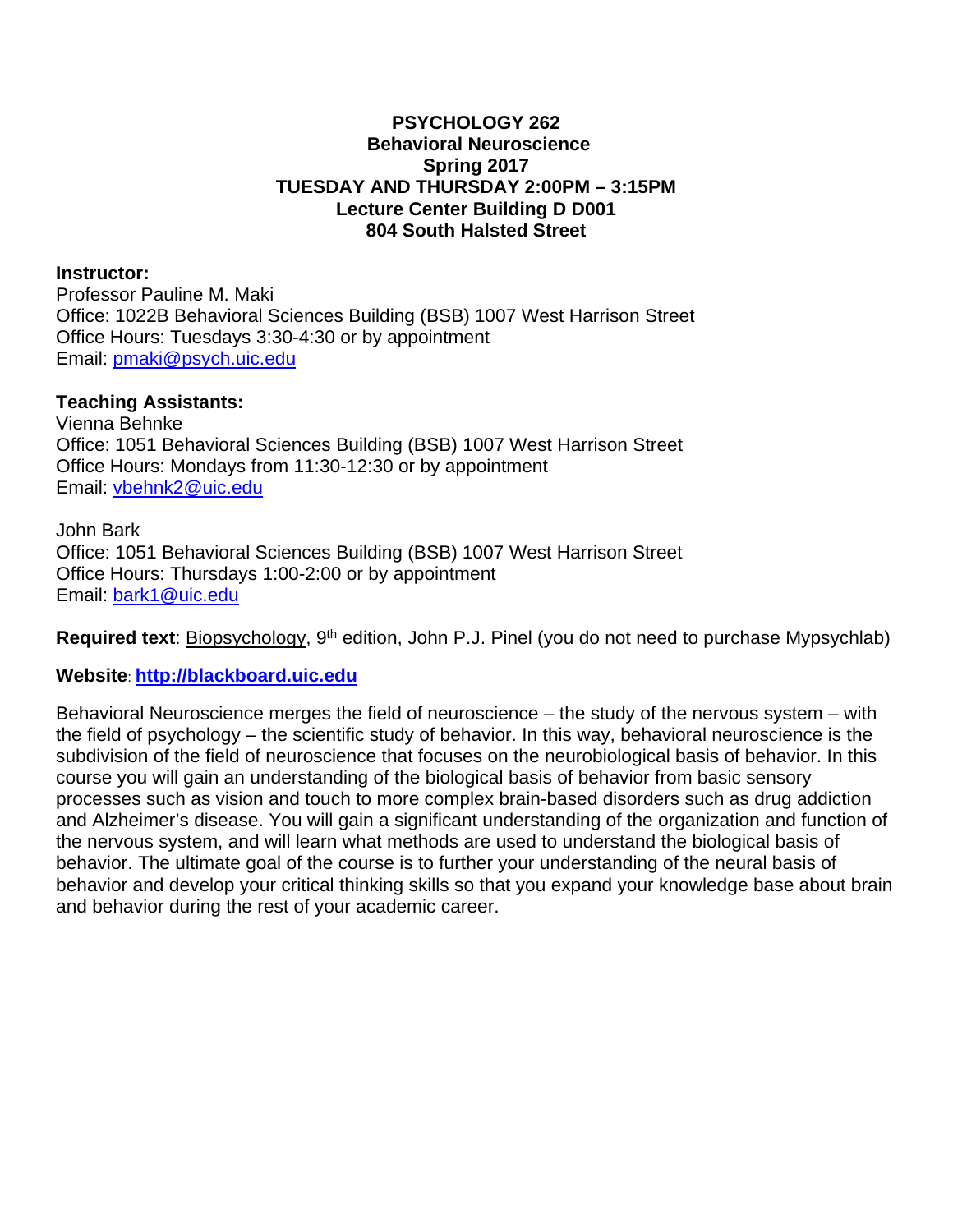# **Class Schedule**

| <b>Week</b>    | Date | <b>Topic</b>                                                           | <b>Readings</b> |  |
|----------------|------|------------------------------------------------------------------------|-----------------|--|
| 1              | 1/10 | Introduction to Class and Behavioral Neuroscience                      | Chapt 1         |  |
|                |      | PART I: FOUNDATIONS OF BEHAVIORAL NEUROSCIENCE                         |                 |  |
|                | 1/12 | Evolution, Genetics, and Experience                                    | Chapt 2         |  |
| $\overline{2}$ | 1/17 | Anatomy of the nervous system                                          | Chapt 3         |  |
|                | 1/19 | Anatomy of the nervous system                                          | Chapt 3         |  |
| 3              | 1/24 | Neural conduction and synaptic transmission                            | Chapt 4         |  |
|                | 1/26 | Neural conduction and synaptic transmission                            | Chapt 4         |  |
| 4              | 1/31 | Neural conduction and synaptic transmission                            | Chapt 4         |  |
|                | 2/2  | Research Methods in Biopsychology                                      | Chapt 5         |  |
| 5              | 2/7  | Research Methods in Biopsychology                                      | Chapt 5         |  |
|                | 2/9  | Exam I                                                                 |                 |  |
|                |      | PART II: SENSING AND DOING - INTERACTING WITH THE EXTERNAL ENVIRONMENT |                 |  |
| 6              | 2/14 | Sensory systems: visual system                                         | Chapt 6         |  |
|                | 2/16 | Sensory systems: visual system                                         | Chapt 6         |  |
| 7              | 2/21 | Sensory systems: somatosensory                                         | Chapt 7         |  |
|                | 2/23 | Sensory systems: audition, gustation, olfaction                        | Chapt 7         |  |
| 8              | 2/28 | Sensorimotor system                                                    | Chapt 8         |  |
|                | 3/2  | Exam II                                                                |                 |  |
|                |      | PART III: NEUROPLASTICITY, LEARNING, AND HORMONES                      |                 |  |
| 9              | 3/7  | Brain Damage and Neuroplasticity*<br>*John Bark will lecture           | Chapt 10        |  |
|                | 3/9  | Learning, memory, and amnesia                                          | Chapt 11        |  |
| 10             | 3/14 | Learning, memory, and amnesia                                          | Chapt 11        |  |
|                | 3/16 | Learning, memory, and amnesia                                          | Chapt 11        |  |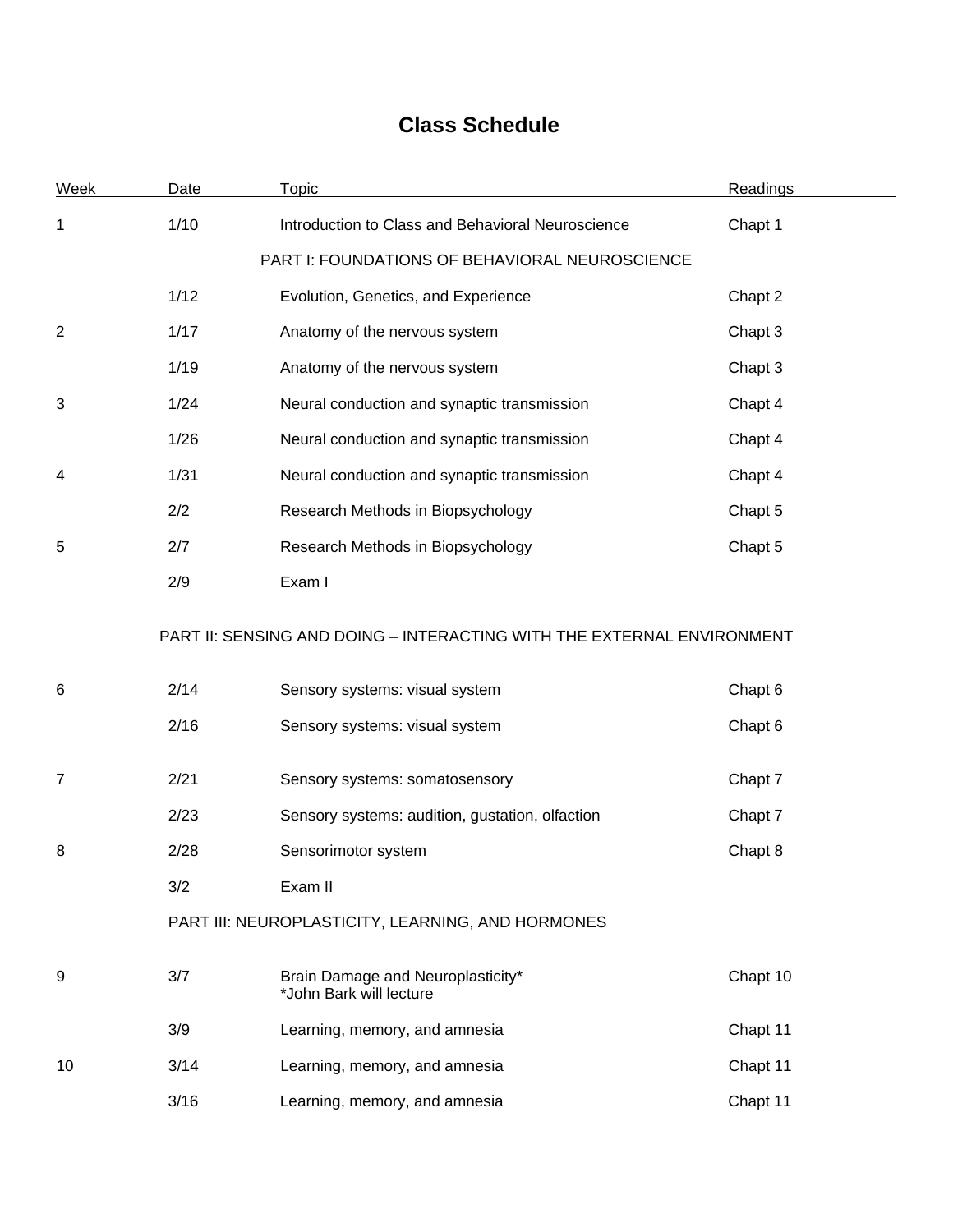| 11                | 3/21<br>3/23 | <b>SPRING BREAK – NO CLASS</b><br><b>SPRING BREAK - NO CLASS</b> |          |
|-------------------|--------------|------------------------------------------------------------------|----------|
| $12 \overline{ }$ | 3/28         | Hunger, Eating, and Health                                       | Chapt 12 |
|                   | 3/30         | Hormones and Sex                                                 | Chapt 13 |
| 13                | 4/4<br>4/6   | Exam III<br>Sleep, Dreaming, and Circadian Rhythms               | Chapt 14 |
| 14                | 4/11         | Drug addiction                                                   | Chapt 15 |
|                   |              | <b>PART IV: HIGHER ORDER FUNCTION AND MALFUNCTION</b>            |          |
|                   | 4/13         | Language and Lateralization                                      | Chapt 16 |
| 15                | 4/18         | Emotion, Stress, and Health                                      | Chapt 17 |
|                   | 4/20         | Emotion, Stress, and Health                                      | Chapt 17 |
| 16                | 4/25         | Psychiatric disorders (Schizophrenia, Tourettes, Drug Trials)    | Chapt 18 |
|                   | $4/27**$     | Anxiety and Depression                                           | Chapt 18 |
|                   |              | 4/28 Instruction Ends                                            |          |

5/1 – 5/5: Final Exams

**FINAL Wednesday, May 3 from 3:30-5:30 p.m.**

\*\* Biopsychology in the Media paper due